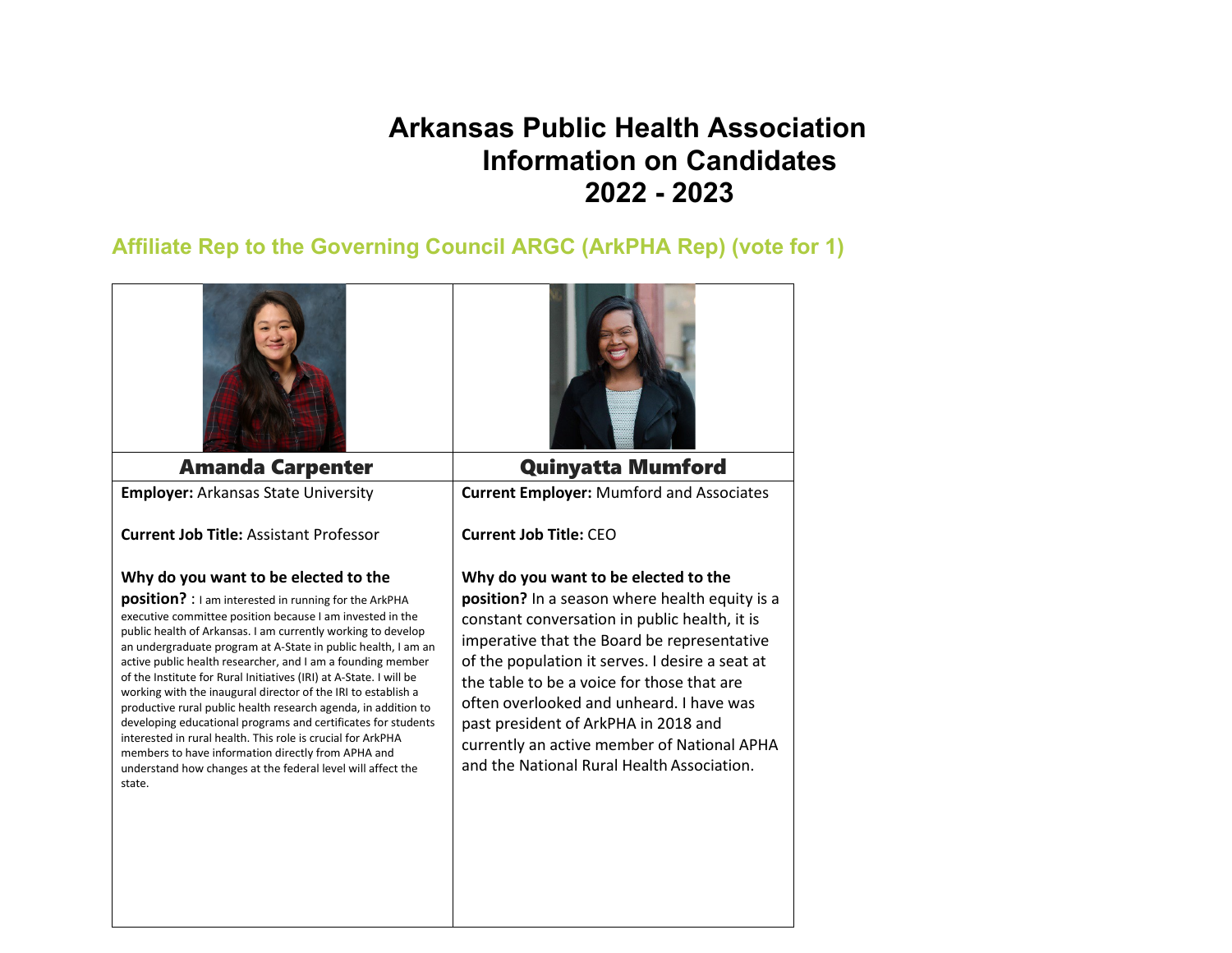# **Member-at-Large-3-year term (vote for 2)**

| <b>Dr. Anita Sego</b>                                                                                                                                                                                                                                                                                                                                                                                                                                                                                                                                                                                                                                                                                                                                                                                                                                                                                                                                                                                                                                                                                                                                                                                                                                                                                                                                                                                                                                                                                                                      | O<br><b>Lewis</b>                                                                                                                                                                                                                                                                                                                                                                                                                                                                                                                                                                                                                                                                                                                                                                               |
|--------------------------------------------------------------------------------------------------------------------------------------------------------------------------------------------------------------------------------------------------------------------------------------------------------------------------------------------------------------------------------------------------------------------------------------------------------------------------------------------------------------------------------------------------------------------------------------------------------------------------------------------------------------------------------------------------------------------------------------------------------------------------------------------------------------------------------------------------------------------------------------------------------------------------------------------------------------------------------------------------------------------------------------------------------------------------------------------------------------------------------------------------------------------------------------------------------------------------------------------------------------------------------------------------------------------------------------------------------------------------------------------------------------------------------------------------------------------------------------------------------------------------------------------|-------------------------------------------------------------------------------------------------------------------------------------------------------------------------------------------------------------------------------------------------------------------------------------------------------------------------------------------------------------------------------------------------------------------------------------------------------------------------------------------------------------------------------------------------------------------------------------------------------------------------------------------------------------------------------------------------------------------------------------------------------------------------------------------------|
| <b>Current Employer: University of Arkansas at</b><br>Conway                                                                                                                                                                                                                                                                                                                                                                                                                                                                                                                                                                                                                                                                                                                                                                                                                                                                                                                                                                                                                                                                                                                                                                                                                                                                                                                                                                                                                                                                               | <b>Current Employer: State of Arkansas</b>                                                                                                                                                                                                                                                                                                                                                                                                                                                                                                                                                                                                                                                                                                                                                      |
| <b>Current Job Title: Assistant Professor</b>                                                                                                                                                                                                                                                                                                                                                                                                                                                                                                                                                                                                                                                                                                                                                                                                                                                                                                                                                                                                                                                                                                                                                                                                                                                                                                                                                                                                                                                                                              | <b>Current Job Title: Certified Vocational Rehab</b><br>Counselor                                                                                                                                                                                                                                                                                                                                                                                                                                                                                                                                                                                                                                                                                                                               |
| Why do you want to be elected to the                                                                                                                                                                                                                                                                                                                                                                                                                                                                                                                                                                                                                                                                                                                                                                                                                                                                                                                                                                                                                                                                                                                                                                                                                                                                                                                                                                                                                                                                                                       | Why do you want to be elected to the                                                                                                                                                                                                                                                                                                                                                                                                                                                                                                                                                                                                                                                                                                                                                            |
| position?<br>I love serving on the executive committee as a member at large<br>because it not only helps connect me to the quality health<br>professionals and organizations here in Arkansas but also helps<br>me better train the professionals of the future. As someone who<br>has been appointed several times to complete the terms of others,<br>I have served on the board almost continuously the past five<br>years. This opportunity has allowed me to connect university<br>students and other representatives of higher education with<br>opportunities from the members and organizations represented in<br>ArkPHA, share/fund scholarships for students to participate in<br>ArkPHA events/trainings, introduce my students to the great<br>work being done in our state by partner organizations such as the<br>Arkansas Minority Health Commission, and on a personal note<br>allowed me to get to know and work with health leaders from<br>around our state. Being elected would allow me/us to continue<br>building our network of higher education representatives from<br>around the state to better connect and engage developing<br>professionals with Arkansas health organizations for things like<br>internships, workshops, and other activities. I have actively been<br>involved in the planning process for the annual ArkPHA<br>conference for several years and I have loved getting to know<br>and working with the other ArkPHA board members. I would<br>love the opportunity to work with them again. | position?<br>I graduated from the University of AR – Little Rock with<br>a Bachelor of Science Degree in Health Education/<br>Sociology; Master's in Adult Education; and a Master's<br>in Counseling. I have worked in the field of Health<br>Education and Public Health for more than 20 years.<br>Types of employment include communities, government<br>agencies, businesses and non-profit organizations all<br>aimed at increasing health equity for underserved<br>population groups. Membership on the ArkPHA<br>Executive Committee will provide an opportunity to<br>connect with other professionals involved in efforts of<br>creating healthy communities so that underserved<br>populations and all people living and working in the<br>State can live a better quality of life. |